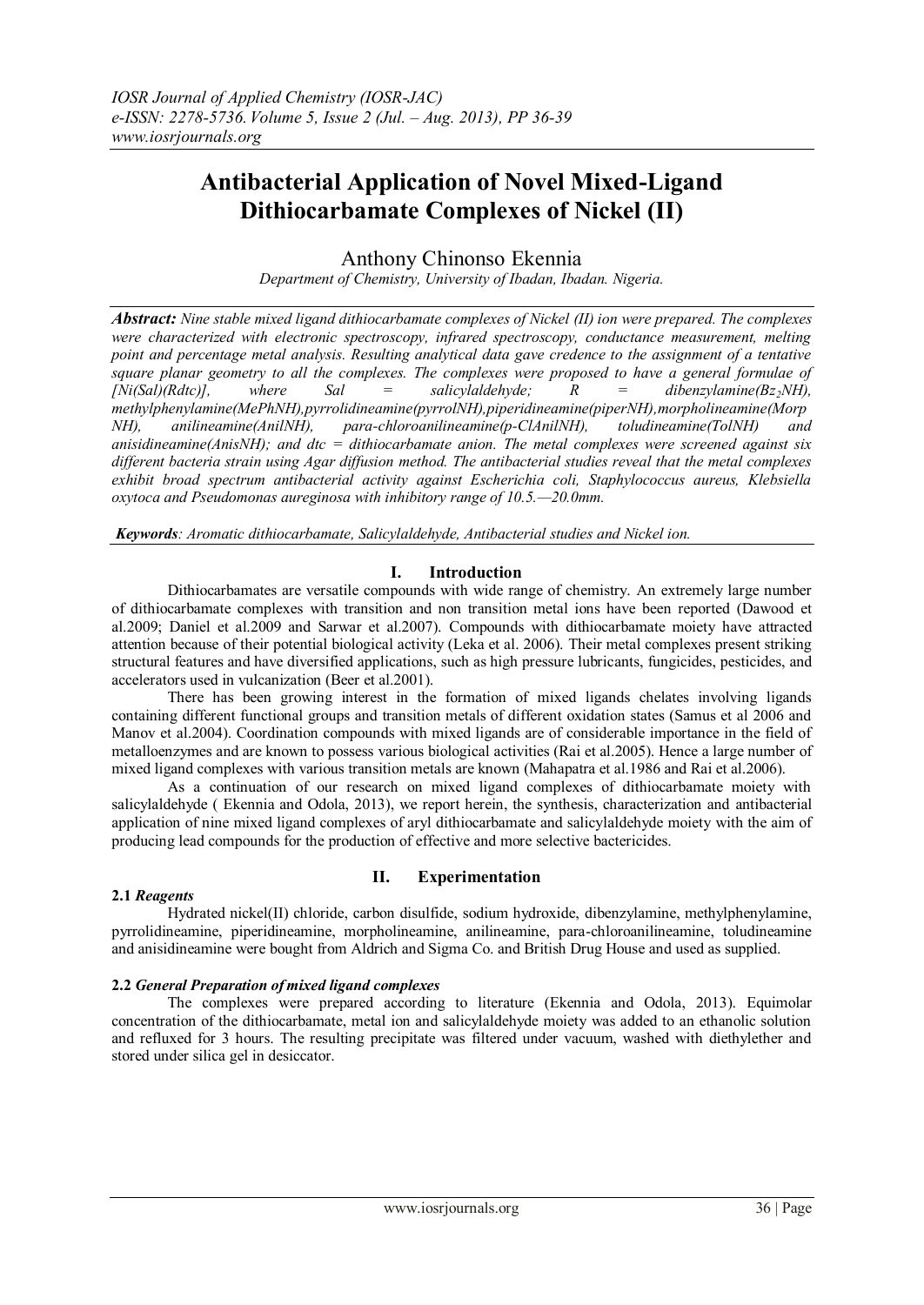

**Fig 1.1: Diagrammatic presentation of mechanism of reaction of Ni(Sal)(MePhdtc)**

## **2.3** *Physical measurements*

The experimental percentage nickel content of the complexes was determined by chelatometric titration using murexide as an indicator. Electronic spectra were obtained using Genesys 10 UV Spectrophotometer. Infrared spectra were obtained using Buck 500 model spectrophotometer. Electrolytic conductivities of  $1 \times 10^{-3}$ M solution of the complexes in DMF were determined using Hanna conductivity meter model H19991300.

## **2.4** *Antibacterial screening*

The in vitro evaluation of antibacterial activity was performed using the agar diffusion method. Three gram negative bacteria (*Klebsiella oxytoea, Pseudomonas aureginosa, Escherichia coli*) and three gram positive bacteria (*Bacillus cereus, Proteus mirabilis and Staphylococcus aureus*) were resuscitated from a nutrient slope and grown in nutrient broth at 37°C for 24 hours. The surface of a petri dish was uniformly inoculated with 0.2 ml of 24-hour old test bacteria culture. Using a sterile cork borer, 7 mm wells were bored into the agar. Then 10 mg/ml solution of each test compounds in DMSO was added to the well bored. The plates were kept after inoculation at  $37^{\circ}$ C for 24hours, after which the inhibitory zone (in mm) were taken as a measure of antibacterial activity.

## **3.1** [**Ni(Sal)(Bz2dtc)]**

## **III. Results And Discussion**

The compound was obtained as light green solid and re-crystalized in hot ethanolic solution. **Formulae mass:** 452.23g. **Yield:** 61%. **M.P/D.T**.= \*237°C. % Ni experimental (Calculated) = 12.98(13.00). Am= 13.00Ω<sup>-1</sup>cm<sup>2</sup>mol<sup>-1</sup>. **Selected IR peaks**, v(cm<sup>-1</sup>):1653(vC=O), 1529(vC=N), 1229(vC-O),533(Ni-O) and 321(Ni-S). **Electronic spectra**(ε) λ max(kK): 16.02 (100), 24.80 (200), 25.78 (1 x 10<sup>5</sup>) and 39.58 (1 x 10<sup>5</sup>).

## **3.2 [Ni(Sal)(MePhdtc)]**

The compound was obtained as a dark green solid and recrystalized from hot ethanolic solution. **Formulae mass:** 362.11g. **Yeild**:97%. M.P/D.T:\*200 °C. %Ni(Cal):16.21(16.32). Λm=17.00Ω<sup>-1</sup>cm<sup>2</sup>mol<sup>-1</sup>. Selected **IR** peaks,  $v(cm^{-1})$ :1624(vC=O), 1524(vC=N), 1201(vC-O),553(Ni-O) and 328(Ni-S). **Electronic spectra**(ε)  $\lambda$  max(kK): 16.15 (100), 23.70 (200), 43.79 (1 x 10<sup>5</sup>) and 50.87 (1 x 10<sup>5</sup>).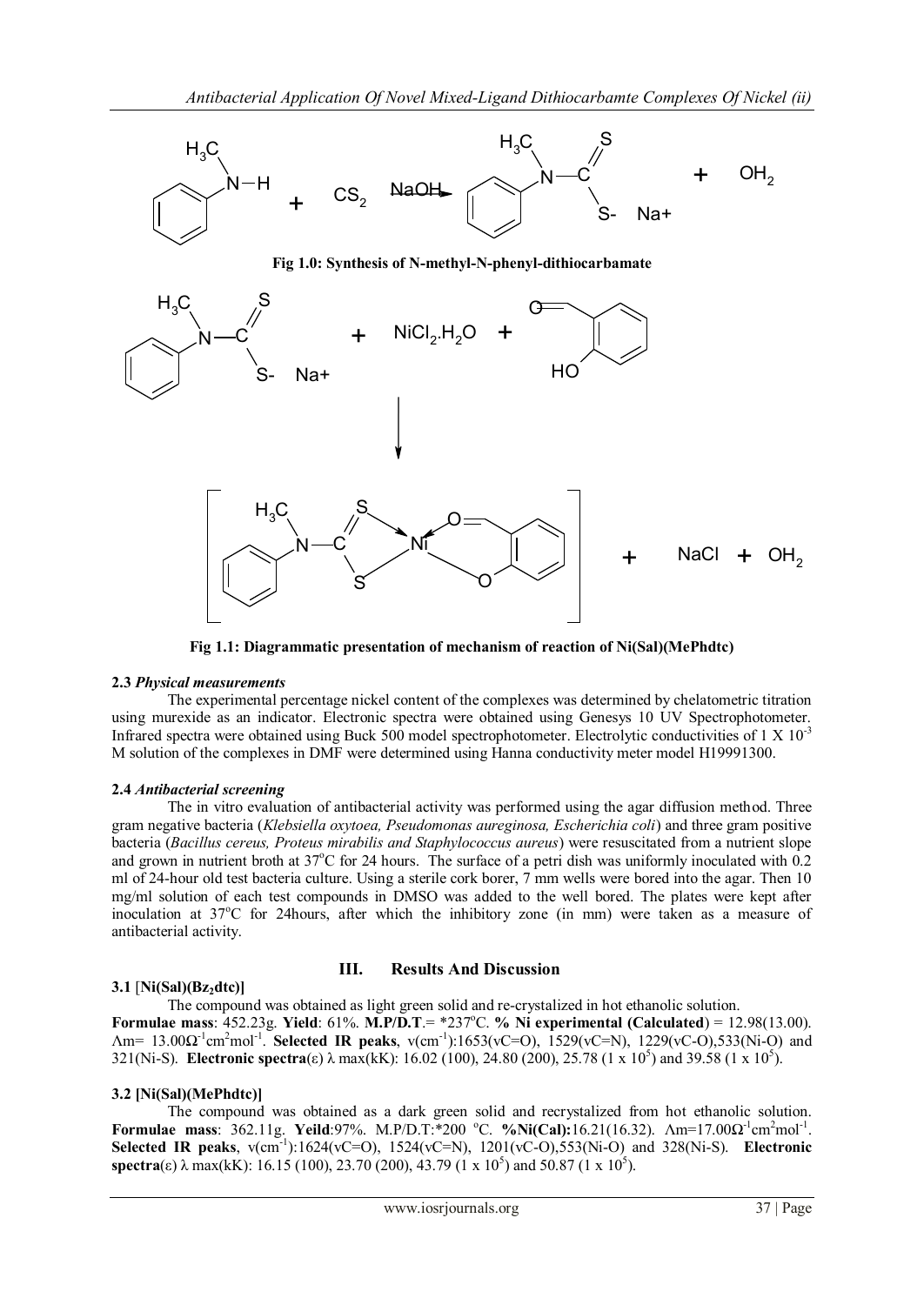## **3.3** [**Ni(Sal)(Pyrroldtc)]**

The compound was obtained as a dark green solid and recrystalized from hot ethanolic solution. **Formulae mass:**  $362.11g$ . **Yeild**: 97%. **M.P/D.T**:\*200 °C. **%Ni(Cal):**16.21(16.32).  $\Delta m = 17.00 \Omega^{-1} \text{cm}^2 \text{mol}^{-1}$ . Selected IR peaks,  $v(cm^{-1})$ :1624(vC=O), 1524(vC=N), 1201(vC-O),553(Ni-O) and 328(Ni-S). Electronic **spectra**(ε)  $\lambda$  max(kK): 16.15 (100), 23.70 (200), 43.79 (1 x 10<sup>5</sup>) and 50.87 (1 x 10<sup>5</sup>).

## **3.4** [**Ni(Sal)(Pipdtc)]**

The compound was obtained as a Light green solid and recrystalized from hot ethanolic solution. **Formulae mass:** 339.10g. Yeild:72%. M.P/D.T:\*202 °C. %Ni(Cal):16.90(17.31). Λm=22.00Ω<sup>-1</sup>cm<sup>2</sup>mol<sup>-1</sup>. Selected **IR** peaks,  $v$ (cm<sup>-1</sup>):1647(vC=O), 1529(vC=N), 1239(vC-O),532(Ni-O) and 321(Ni-S). **Electronic spectra**(ε)  $\lambda$  max(kK): 15.89 (100), 24.24 (200), 31.38 (1 x 10<sup>5</sup>) and 42.54 (1 x 10<sup>5</sup>).

## **3.5 [Ni(Sal)(Morphdtc)]**

The compound was obtained as a lemon green solid and recrystalized from hot ethanolic solution. **Formulae mass:** 342.07g. **Yeild:76%. M.P/D.T:\*218°C. %Ni(Cal):17.06(17.16).**  $\Lambda$ m=22.00 $\Omega$ <sup>-1</sup>cm<sup>2</sup>mol<sup>-1</sup>. Selected **IR peaks**, v(cm<sup>-1</sup>):1645(vC=O), 1529(vC=N), 1233(vC-O),548(Ni-O) and 334(Ni-S). **Electronic spectra**(ε)  $\lambda$  max(kK): 15.16 (100), 24.61 (200), 27.01 (1 x 10<sup>5</sup>) and 41.38 (1 x 10<sup>5</sup>).

## **3.6** [**Ni(Sal)(Anildtc)]**

The compound was obtained as a dark green solid and recrystalized from hot ethanolic solution. **Formulae mass:** 348.08g. Yeild:30%. M.P/D.T:\*300 °C. %Ni(Cal):16.76(16.87). Λm=27.00Ω<sup>-1</sup>cm<sup>2</sup>mol<sup>-1</sup>. Selected **IR** peaks,  $v$ (cm<sup>-1</sup>):1625(vC=O), 1535(vC=N), 1249(vC-O),591(Ni-O) and 331(Ni-S). **Electronic spectra**(ε)  $\lambda$  max(kK): 16.99 (100), 25.81 (1 x 10<sup>5</sup>) and 48.19 (1 x 10<sup>5</sup>).

## **3.7 [Ni(Sal)(***p***ClAnildtc)]**

The compound was obtained as a light green solid and recrystalized from hot ethanolic solution. **Formulae mass**: 382.52g. Yeild:33%. M.P/D.T:\*300 °C. %Ni(Cal):15.48(15.35). Λm=10.00Ω<sup>-1</sup>cm<sup>2</sup>mol<sup>-1</sup>. Selected IR peaks, v(cm<sup>-1</sup>):1653(vC=O), 1529(vC=N), 1252(vC-O),533(Ni-O) and 303(Ni-S). Electronic **spectra**(ε)  $\lambda$  max(kK): 17.47 (100), 24.24 (200), 36.55 (1 x 10<sup>5</sup>) and 48.18(1 x 10<sup>5</sup>).

## **3.8** [**Ni(Sal)(Toldtc)]**

The compound was obtained as a green solid and recrystalized from hot ethanolic solution. **Formulae mass**: 362.11g. **Yeild**: 20%. **M.P/D.T**:\*278 °C. %Ni(Cal):16.40(16.21). Λm=13.00Ω<sup>-1</sup>cm<sup>2</sup>mol<sup>-1</sup>. Selected IR **peaks**,  $v$ (cm<sup>-T</sup>):1614(vC=O), 1506(vC=N), 1205(vC-O),522(Ni-O) and 329(Ni-S). **Electronic spectra**(ε) λ max(kK): 17.56 (100), 26.00 (1 x 10<sup>5</sup>) and 41.76 (1 x 10<sup>5</sup>).

## **3.9** [**Ni(Sal)(Anisdtc)]**

The compound was obtained as a green solid and recrystalized from hot ethanolic solution. **Formulae mass:** 362.11g. **Yeild**:97%. **M.P/D.T:**\*200 °C. %Ni(Cal):16.21(16.32). Λm=17.00Ω<sup>-1</sup>cm<sup>2</sup>mol<sup>-1</sup>. Selected IR **peaks**,  $v$ (cm<sup>-1</sup>):1651(vC=O), 1529(vC=N), 1245(vC-O),533(Ni-O) and 308(Ni-S). **Electronic spectra**(ε) λ max(kK): 18.27 (100), 24.53 (200), 25.75(1 x 10<sup>5</sup>) and 41.50 (1 x 10<sup>5</sup>).

 $M.P/D.T$  = melting point/decomposition temperature,  $1$ kK=1000cm<sup>-1</sup>.

## **IV. Antibacterial screening**

The complexes showed good activity against *Echerichia coli, Pseudomonas aureginosa, Klebsiella oxytosa* and *Staphylococcus aureus*. They were not active against *P.mirabillis* and *Bacillus cereus* except for Ni(Sal)(*p*ClAnildtc) and Ni(Sal)(Anildtc) that had moderate activity.